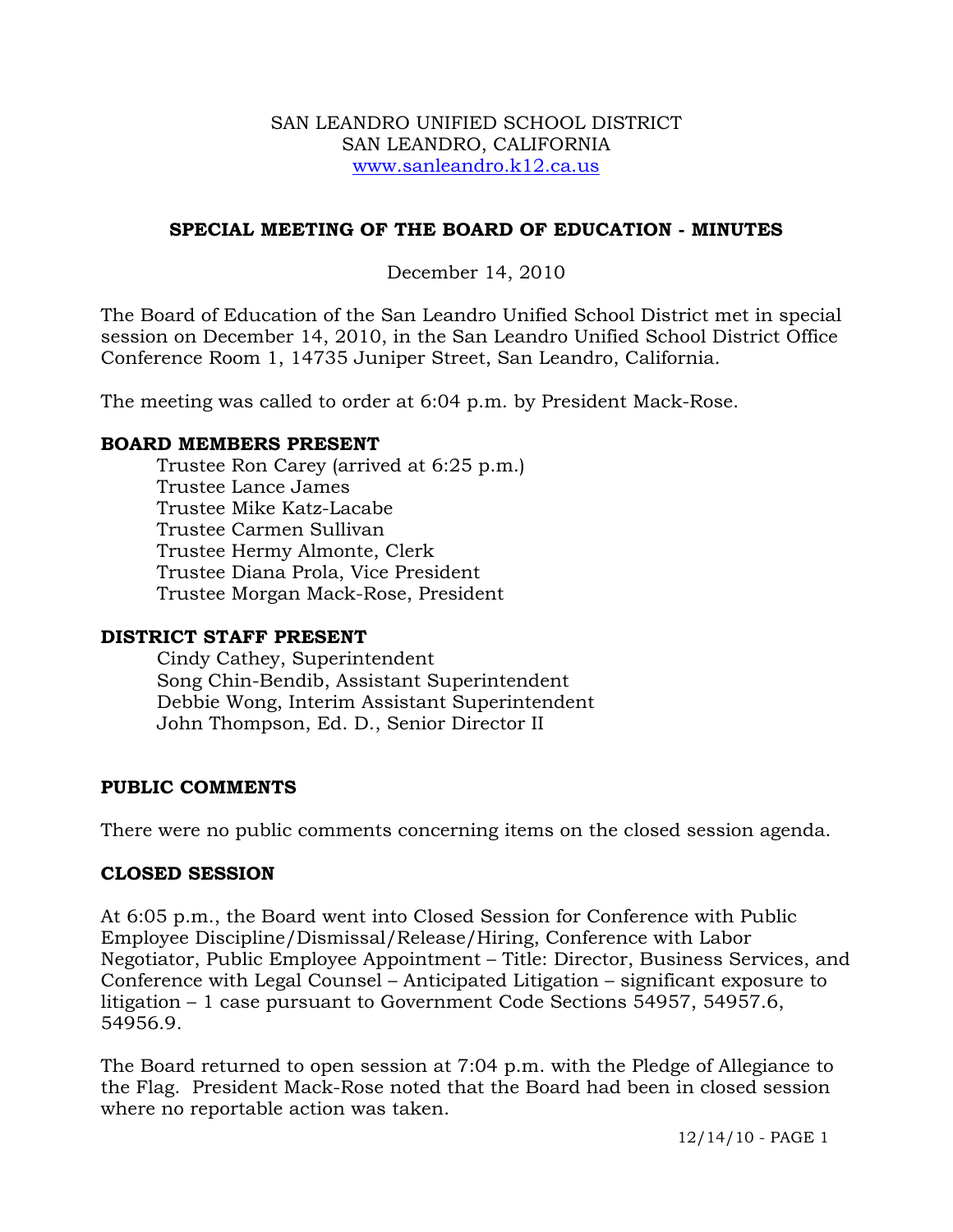### **PUBLIC TESTIMONY ON NON-AGENDA ITEMS**

 Carol Delton, representing San Leandro Teachers' Association on issues of budget and finance, addressed the Board regarding the presentation given to the Board by Energy Education on December 7, 2010. She was pleased that the Board was considering looking at energy conservation as a potential budget savings. She urged the Board, as they consider their proposal, to look at the use of QSCB funding for solar energy, The California Solar Initiative that offers cash back for installing solar energy systems, and District resources for equipment and technology that saves energy in an on-going way.

### **PRESENTATION**

Assistant Superintendent Song Chin-Bendib and Accounting Manager Marites Fermin presented the 1st Interim Report for the 2010-2011 Fiscal Year, which includes fiscal years 2011-12 and 2012-13. The presentation included a draft budget timeline and other related budget documents.

 Assistant Superintendent Chin-Bendib explained that approval of the 1st Interim Report is required 45 days after the close of the reporting period (October  $31<sup>st</sup>$ ) to determine whether or not the District is able to meet its financial obligations. In addition, she said that the District is certifying a positive certification, and that staff prepared the report, along with assumptions using the School Services of California (SSC) Inc. Dartboard, which provides school districts critical economic indicators for budget projections. The SSC Dartboard reflects the budget approved by the Legislature and signed by the Governor on October 8, 2010. Highlights of the presentation included:

Major assumptions that have been used and applied toward the 2010- 11 First Interim Report:

- 1. Restoration of the -0.39% COLA for 2010-11 only
- 2. Restoration of the 3.8% on-going cuts for 2010-11 and subsequent fiscal years
- 3. Elimination of the 1.70% COLA for 2011-12 per the Common Message from the Alameda County Office of Education (ACOE) and strong recommendation by SSC
- 4. Application of the Federal Jobs Bill per approval from the Board on October 26, 2010, which includes the restoration of one furlough day for impacted employee groups
- 5. Increase of K-3 CSR from 28:1 to 32:1 starting 2011-12

 In addition, it was noted that advice from SSC is that "with the mounting budget shortfalls, there is no evidence that there will be any positive news for education," given the increasing budget deficit, it is possible that fund balance projections in this report may not materialize.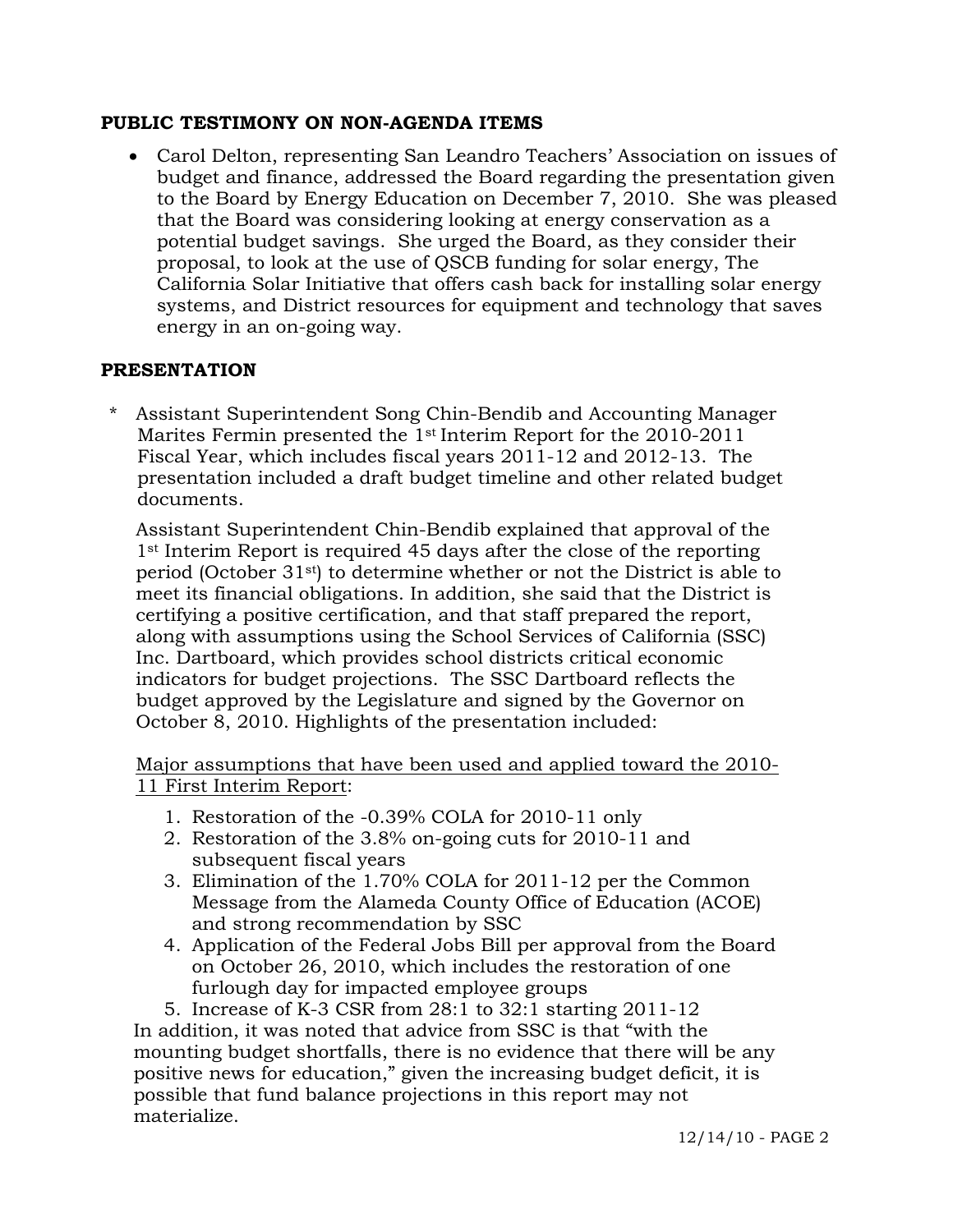Potentially Critical Assumptions that are **NOT** included in the 2010-11 First Interim Report are:

- Elimination of the projected 1.9% for 2012-13 as suggested by the Fiscal Crisis and Management Assistance Team (FCMAT). FCMAT's rationale for suggesting a 0% COLA is that "the likelihood of the State funding is uncertain at best and therefore the need for fiscal caution cannot be over emphasized"; estimated loss of revenue is \$831,000
- Any mandated cost claims and/or balance of the State Fiscal Stabilization Fund (SFSF) can only be included in the budget when received; estimated revenue for both program is \$670,000
- Assembly Bill (AB 3632) suspended funding for the County Mental Health services; estimated impact to San Leandro USD is \$800,000 beginning 2011-2012

 Staff clarified questions and comments raised by the Board related to the reserve in excess of the required 3%, the looming uncertainties of the state funding, the growing state deficit and fund balance projections.

 Assistant Superintendent Chin-Bendib drew the Board's attention to the proposed Budget Development timeline, highlighting the upcoming dates:

| $\bullet$ January 10, 2011 | New Governor's Proposed Budget              |
|----------------------------|---------------------------------------------|
| • January 14, 2010         | Staff attends the SSC Workshop              |
| • January 18, 2011         | Press Release addressing the new            |
|                            | Governor's proposed budget                  |
| • January 19, 2011         | Joint meeting of the Board Finance          |
|                            | Committee and Budget Advisory               |
|                            | Committee $(BAC) - 6:00$ p.m.               |
| $\bullet$ January 25, 2011 | Regular Board Meeting: Presentation to the  |
|                            | Board and community regarding the new       |
|                            | Governor's budget at John Muir Middle       |
|                            | School                                      |
| • February 1, $2011$       | Community Forum at Fred T. Korematsu        |
|                            | Campus                                      |
| • February 8, $2011$       | Regular Board meeting to receive            |
|                            | information from Community Forum and        |
|                            | provide direction to Finance Committee      |
| $\bullet$ February 9, 2011 | Board Finance Committee Meeting to          |
|                            | develop recommendation for budget           |
|                            | actions                                     |
| • February 15, $2011$      | Tentative Special Board meeting to finalize |
|                            | budget reductions based on the New          |
|                            | Governor's budget proposal and take         |
|                            | $12/14/10$ - PAGE 3                         |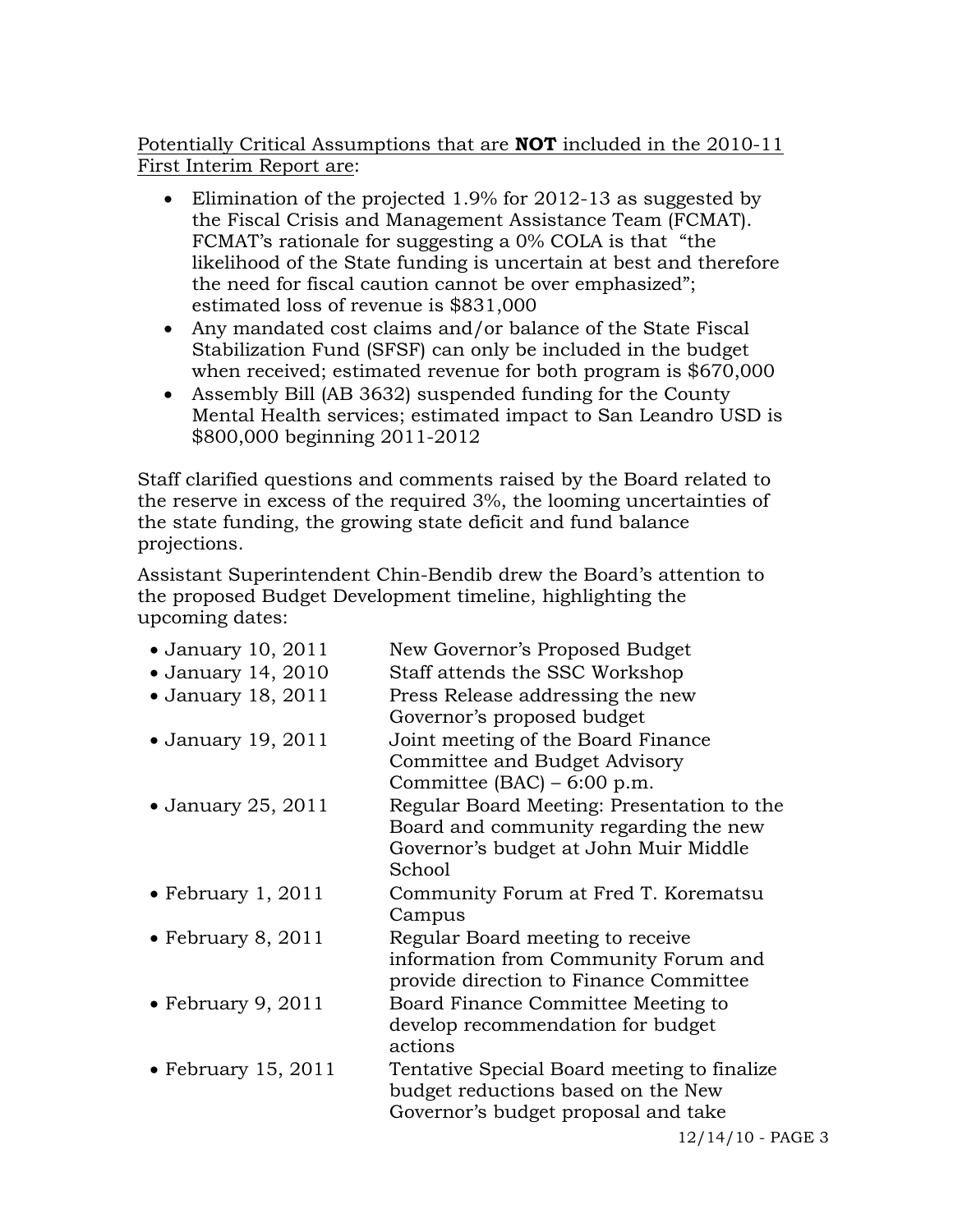|                                | action regarding certificated layoffs                                         |
|--------------------------------|-------------------------------------------------------------------------------|
| $\bullet$ February 21-25, 2011 | President's Week (Schools are closed)                                         |
| • March 1, 2011                | Regular Board Meeting                                                         |
| • March 7, 2011                | Proposed Board Finance Committee/BAC<br>meeting for 2010-11 Second Interim    |
|                                | Report                                                                        |
| $\bullet$ March 8, 2011        | Special Board meeting, if necessary                                           |
| • March 15, 2011               | Regular Board Meeting – present 2010-11<br>Second Interim Report to the Board |
| $\bullet$ June 2011            | School Services May Revise (TBD)                                              |
|                                | Finance Committee/BAC meeting (TBD)                                           |
| $\bullet$ June 28, 2011        | Regular Board Meeting – Approve the                                           |
|                                | 2011-2012 Adopted Budget                                                      |

# **ACTION ITEM**

### Business Operations

4.1-A A Positive Certification of the First Interim Report for 2010-11 Which Includes Fiscal Years 2011-12 and 2012-13 as Required by Assembly Bills 1200 and 2756

# **PUBLIC COMMENT**

 Carol Delton, San Leandro Teachers' Association (SLTA), commented that while details of the proposed budget will not be available until January 2011, she felt that the community, including teachers who are parents and residents of San Leandro, does not feel well-informed about the cuts for 2011-12 that were approved. She also expressed that SLTA is very concerned about further staffing cuts, class-size reduction, and restorations, adding that they want to work together to create a program that best benefits our students.

On a motion made by Trustee Katz-Lacabe and seconded by Trustee Sullivan, the Board approved the positive certification of the First Interim Report for 2010-11 which includes Fiscal Years 2011-12 and 2012-13 as required by Assembly Bills 1200 and 2756, by a 7-0 vote.

### **PUBLIC HEARING**

 An official public hearing was conducted regarding a Waiver Application to the State Board of Education for a 60-day extension of the SARC reporting deadline.

 The California Department of Education will no longer provide the data components which districts are required to include in the School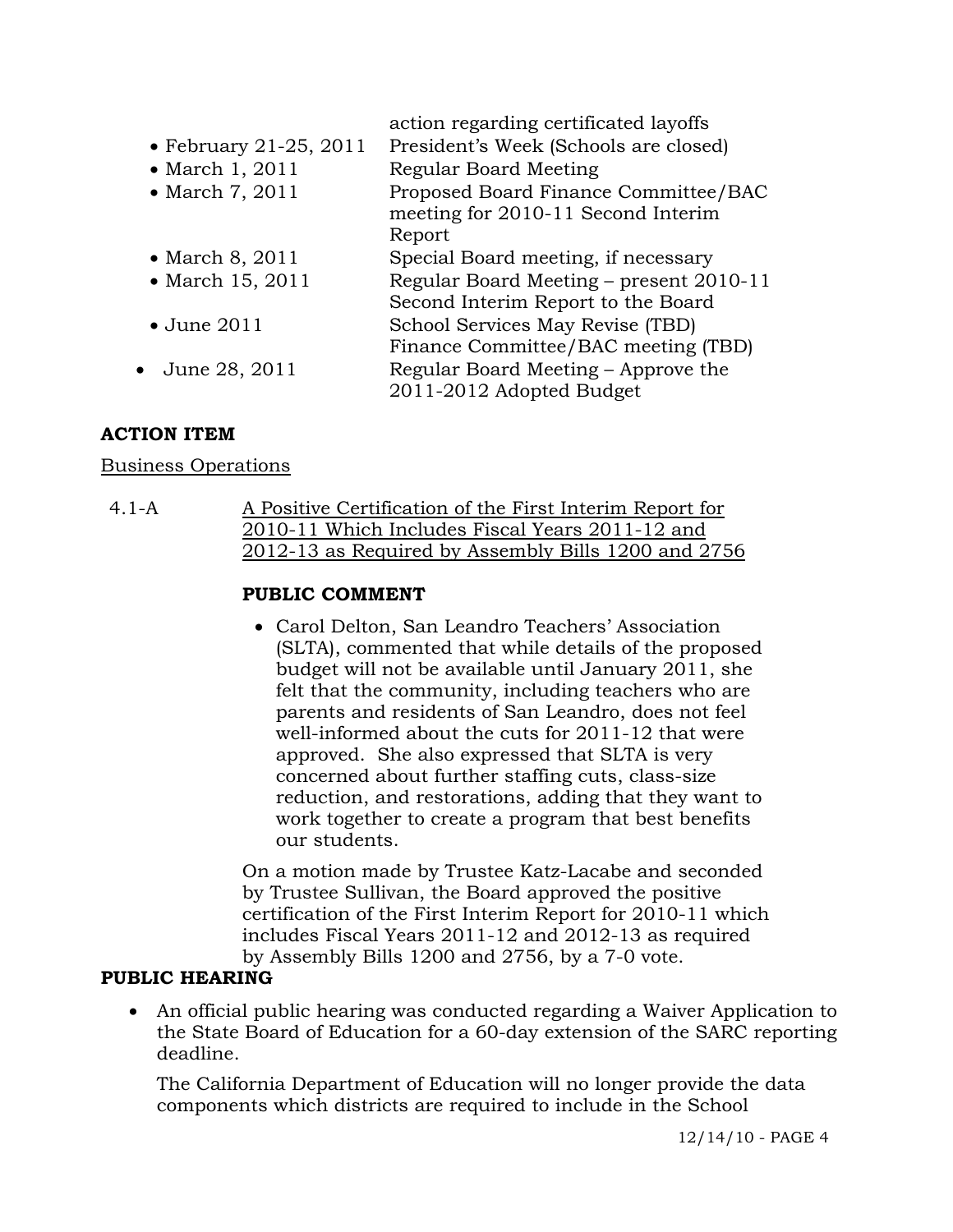Accountability Report Card (SARC) for our families and community. Districts will need to populate this data on every school's SARC. The District is requesting to apply for a 60-day extension waiver to the State Board of Education by January 7, 2011, from the statutorily required posting date of February 1 to April 1, in order to complete all the required data components. A Public Hearing is required to apply for this waiver.

On a motion made by Trustee Katz-Lacabe and seconded by Trustee Prola, the Board opened the public hearing regarding a Waiver Application to the State Board of Education for a 60-day extension of the SARC reporting deadline by a 7-0 vote.

No comments were received from the audience.

On a motion made by Trustee Katz-Lacabe and seconded by Trustee Carey, the Board closed the public hearing regarding a Waiver Application to the State Board of Education for a 60-day extension of the SARC reporting deadline by a 7-0 vote.

# **CONSENT ITEMS**

# Facilities & Construction

| $5.1 - C$ | Amendment #1 to the MWM Architects Design                                                                                                                                                         |
|-----------|---------------------------------------------------------------------------------------------------------------------------------------------------------------------------------------------------|
| $5.2-C$   | Amendment #2 to the AEDIS Architects Design Services<br>Contract                                                                                                                                  |
| $5.3-C$   | Notice of Completion (NOC) from the Wilson Elementary<br><b>School Heating and Roofing Project</b>                                                                                                |
| $5.4-C$   | Change Order#1 to the Construction Contract with A&E<br>Emaar Construction, Inc. for the Garfield Elementary<br>School Restroom Renovation Project                                                |
| $5.5 - C$ | Change Order#1 to the Construction Contract with A&E<br>Emaar Construction, Inc. for the Roosevelt Elementary<br>School Restroom Renovation Project                                               |
| $5.6 - C$ | Purchased of Furniture through The Cooperative<br>Purchasing Network ((TCPN) for Classroom and other<br>Furniture from Young Office Solutions for the San<br>Leandro High School Business Academy |

On a motion made by Trustee Katz-Lacabe and seconded by Trustee Almonte, the Board approved the consent items by a 7-0 vote.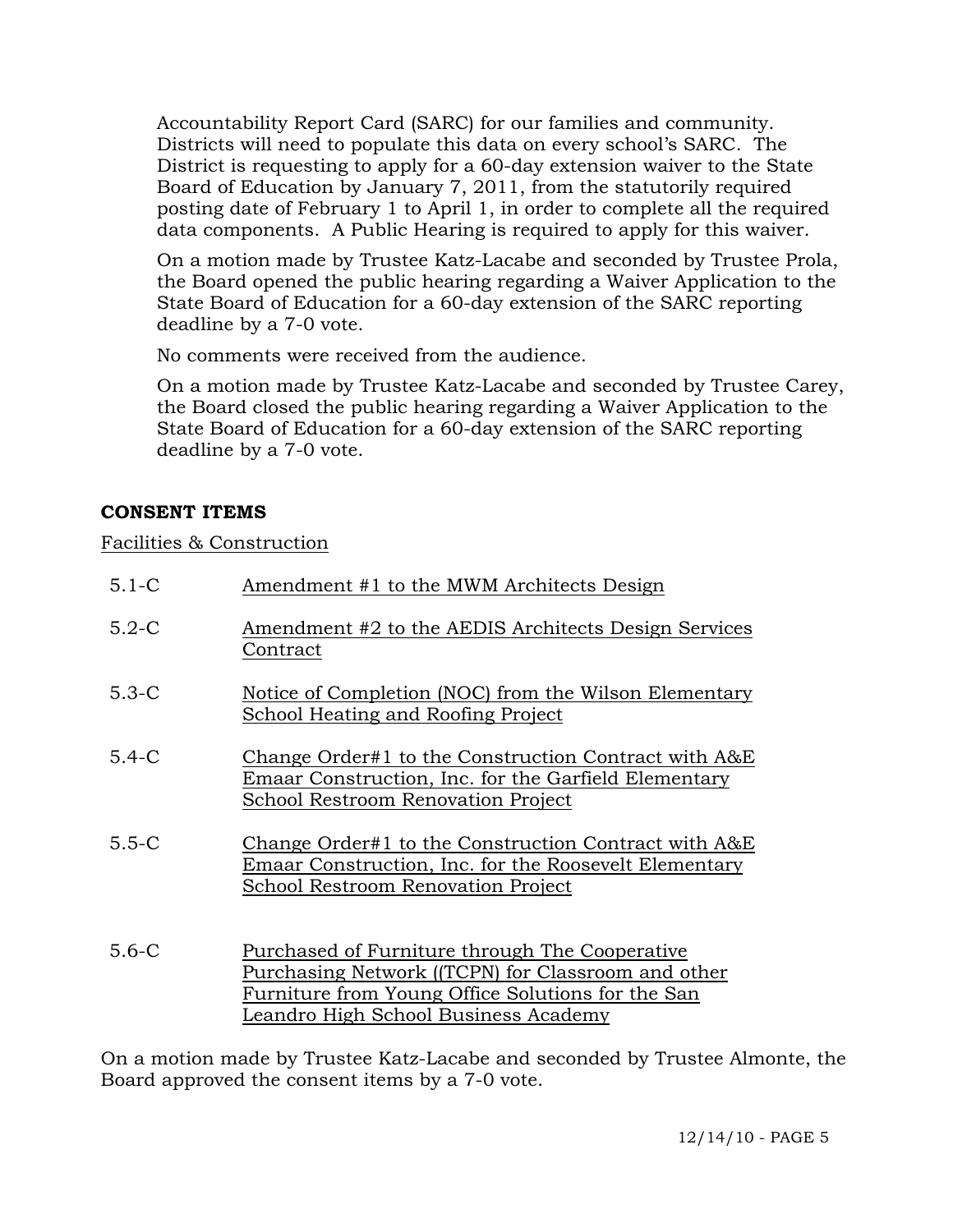#### **BOARD MEMBER COMMENTS**

- Trustee James thanked the Superintendent and staff for agreeing to meet and answer/clarify his budget questions and thanked his fellow Board members for all of their assistance.
- Trustee Katz-Lacabe thanked staff for compiling tonight's information and continuing their conservative assumptions that are needed to remain fiscally viable given the uncertainties in the state funding and growing deficit.

He reported that he enjoyed the Wilson Elementary School pancake breakfast. He also reported that Trustees Almonte, Superintendent Cathey, and he, along with San Lorenzo Superintendent Byas, attended the Mayor-Elect's Transition Team meeting on December 9.

 Trustee Carey offered kudos to staff for all of the information presented tonight and for taking the time to explain the budget.

He also attended the John Muir Middle Schools' Parent Institute for Quality Education (PIQE) graduation, where seventy-five parents recently completed this program.

 Trustee Sullivan announced that the GEAR UP "I Am Here and Ready for College" Parent Education Program graduation ceremony will be on December 16 at the Fred T. Korematsu Campus. Interim Assistant Superintendent Debbie Wong added that at 6:00 p.m. parents and students will come together for the last session, followed by the ceremony at 7 p.m.

Trustee Sullivan also noted that she would be accepting the invitation to visit a classroom at Washington Elementary School tomorrow.

- Trustee Almonte attended the San Leandro Lion's Club Holiday event and reported that the members approved a scholarship program intended for San Leandro High School students.
- Trustee Prola also attended the Wilson Elementary School pancake breakfast and found it be a very uplifting event.
- Trustee Mack-Rose thanked the Board for attending the variety of school activities last week. She asked if any member would be interested in being the social coordinator, whose task would be to see that there was a least one Board member in attendance at every event.

12/14/10 - PAGE 6 Trustee Mack-Rose attended Washington Elementary School's first "Trimester Recognition Ceremony," where students were recognized for academic achievement, academic growth, attendance and citizenship. She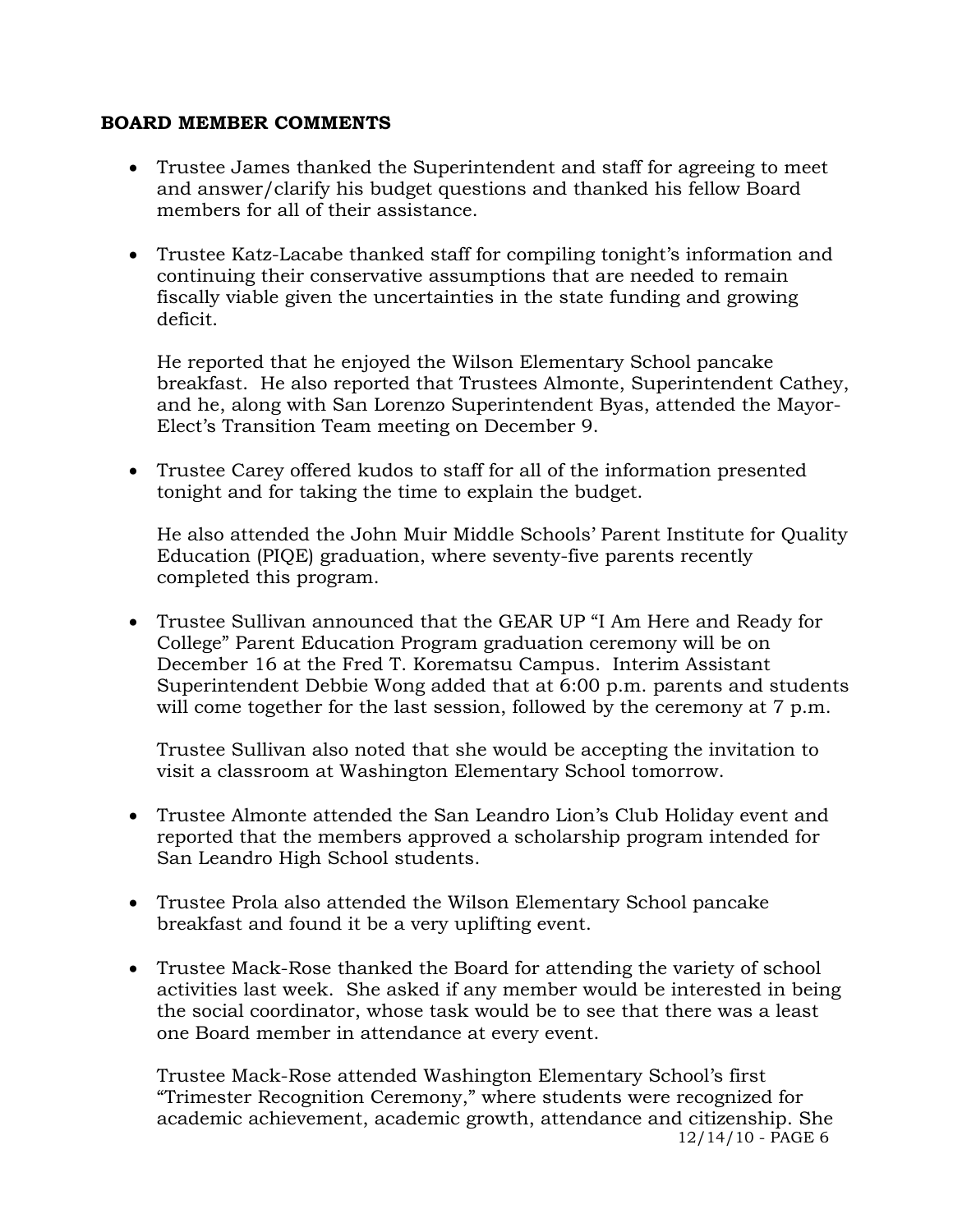reported that the school experienced a 97% attendance rate the first four months of school, reflecting the good work that is going on, that parents recognize the importance of having their child at school, and that the kids realize the importance that they be there.

Trustee Mack-Rose announced the 2010-2011 Board committee assignments:

Communication/Advocacy/City/District Liaison Committee

• Mike Katz-Lacabe, Chair Hermy Almonte Morgan Mack-Rose Diana Prola, alternate

Finance Committee

• Morgan Mack-Rose, Chair Ron Carey Lance James Diana Prola, alternate

Facilities/Technology

 Diana Prola, Chair Mike Katz-Lacabe Carmen Sullivan Morgan Mack-Rose, alternate

Curriculum/Policy

 Carmen Sullivan, Chair; Hermy Almonte Lance James Ron Carey, alternate

President Mack-Rose commented that this was the last meeting of the year. She suggested that in the following weeks, Board members encourage the community to attend the several important upcoming Board meetings in January:

- January 11 Discussion on the preliminary timeline for Measure M
- January 18 Work session to discuss Homework Practices
- January 25 Discussion on the impact of the Governor's budget on the District

At 8:15 p.m., the Board adjourned to closed session. The Board returned to open session at 8:30 p.m. President Mack-Rose said that the Board had been in closed session where no reportable action was taken.